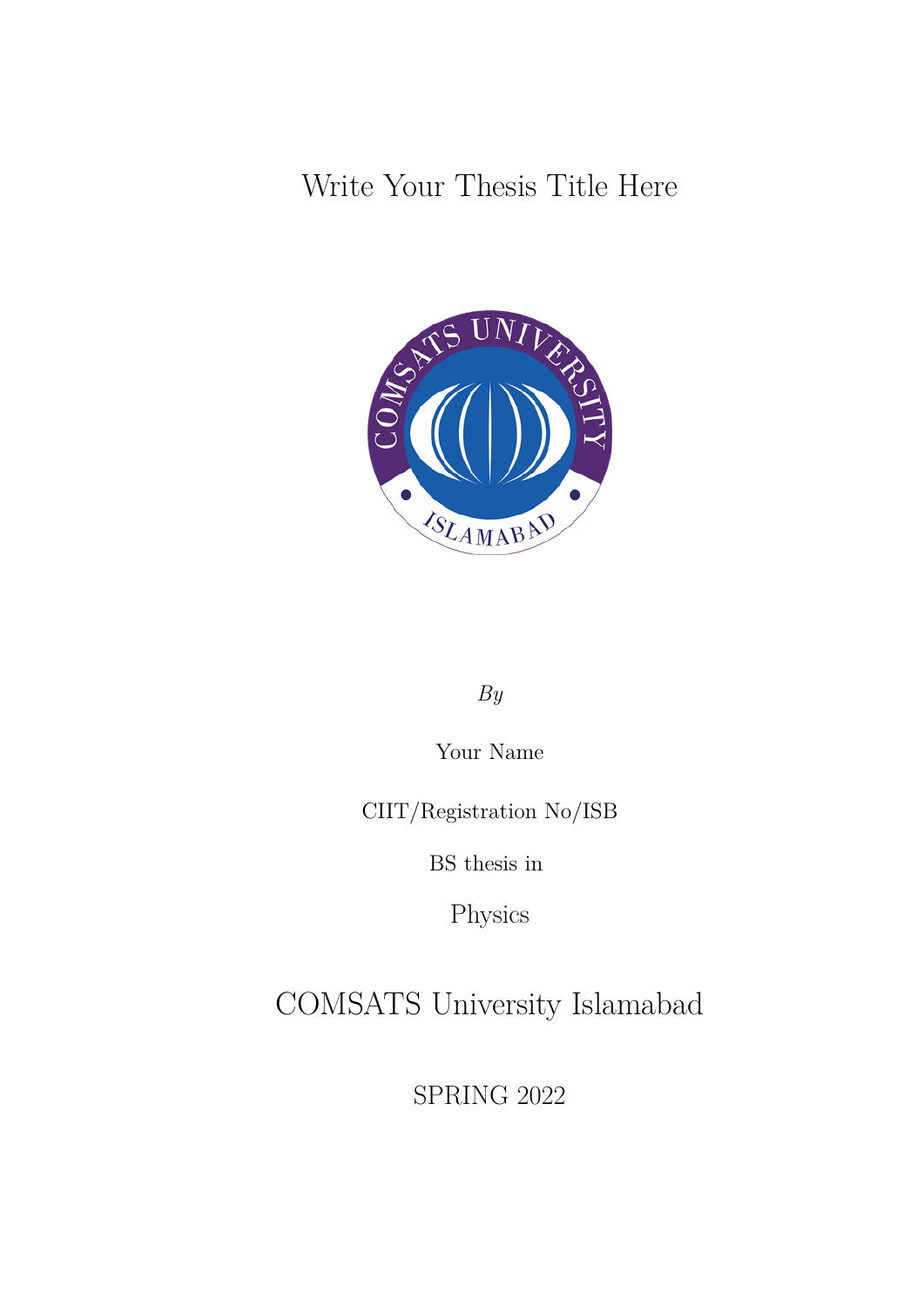COMSATS University Islamabad Department of Physics



### Write Your Thesis Title Here

A Thesis Presented to

### COMSATS University Islamabad

In partial fufilment of the requirement for the degree of

BS Physics

By

*Your Name CIIT/Registration No/ISB*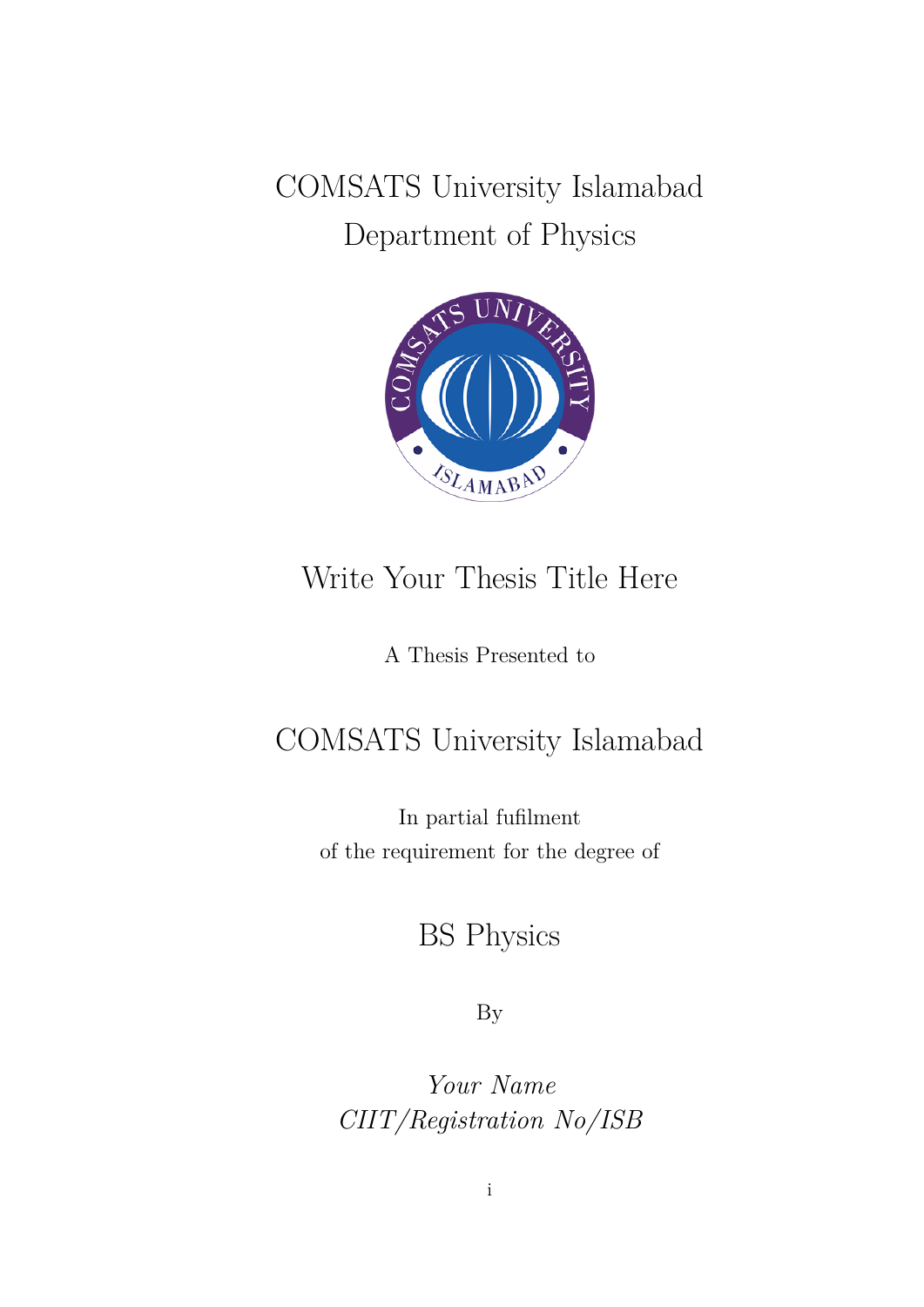### Write Your Thesis Title Here

An Undergraduate Thesis submitted to the Department of Physics as partial fulfilment for the award of Degree BS Physics.

| Name | Registration Number                        |
|------|--------------------------------------------|
|      | Your Name $\vert$ CIIT/Registration No/ISB |

Supervisor Name Co Supervisor Designation Designation Department of Physics Department of Physics COMSATS University Islamabad COMSATS University Islamabad

**Supervisor: Co-Supervisor:**

Signature:

Your Name (CIIT/Registration No/ISB)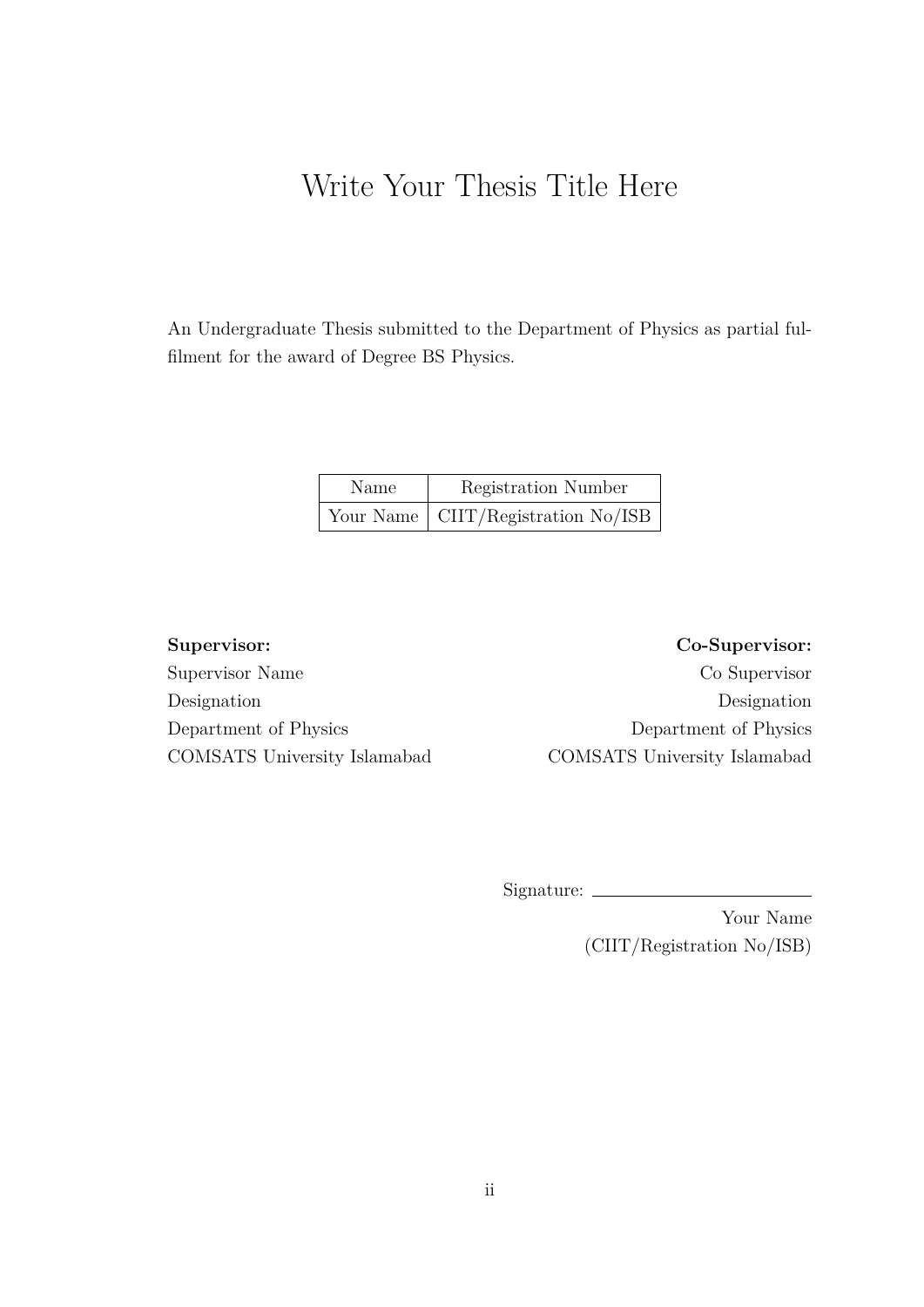This thesis titled

#### Write Your Thesis Title Here

By

Your Name CIIT/Registration No/ISB

has been approved for COMSATS University Islamabad

> External Examiner Examiner Name Department of Physics ABCD University, Islamabbad

**Supervisor: Co-Supervisor:**

Supervisor Name Co Supervisor Designation Designation Department of Physics Department of Physics COMSATS University Islamabad COMSATS University Islamabad

Head of Department: HoD Name HoD Title, Department of Physics COMSATS University Islamabad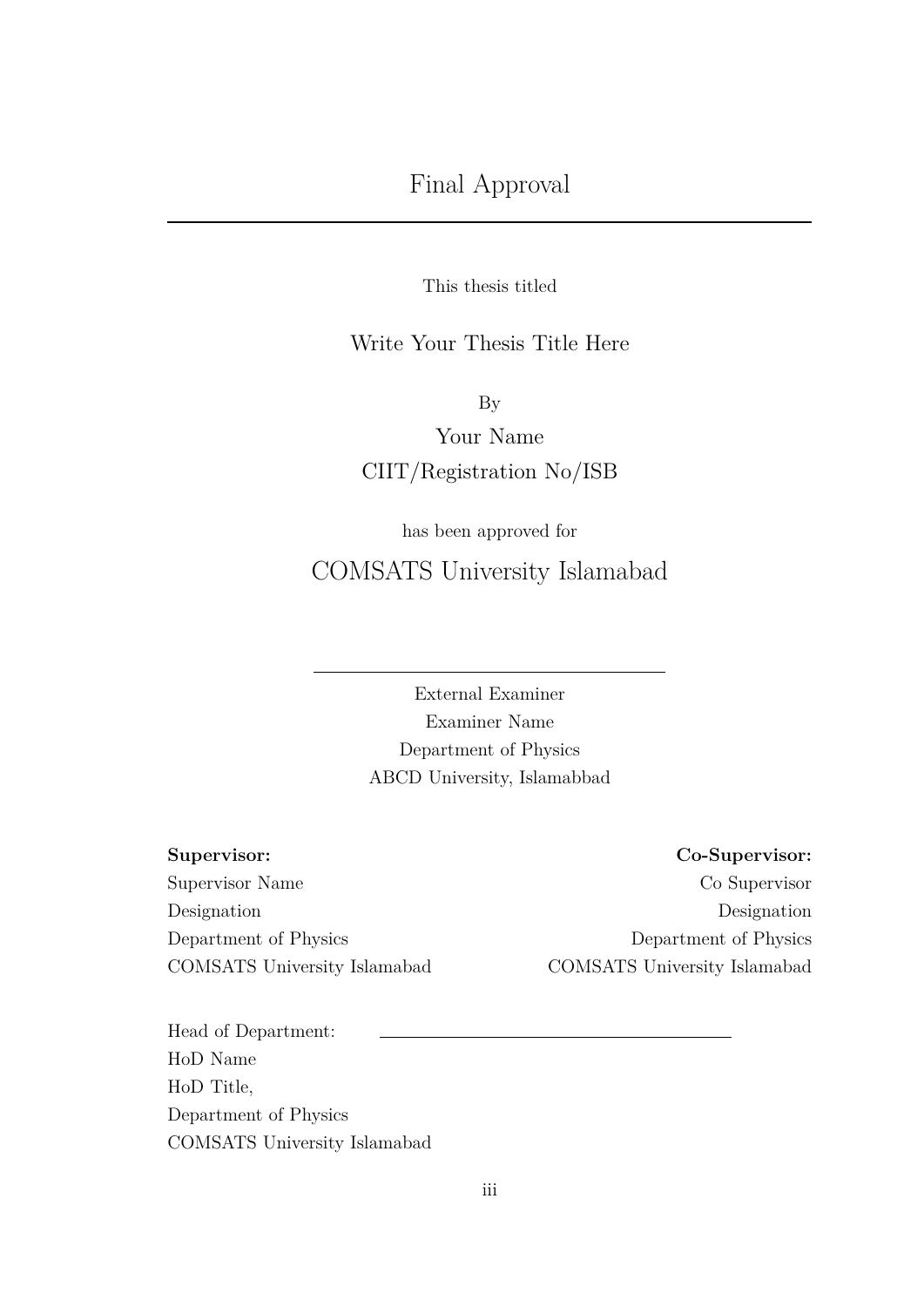### **Declaration**

I, Your Name, registration number CIIT/Registration No/ISB, hereby declare that I have produced the work presented in this thesis, during the scheduled period of study. I also declare that I have not taken any material from any source except referred to wherever due that amount of plagiarism is within acceptable range. If a violation of HEC rules on research has occurred in this thesis, I shall be liable to punishable action under the plagiarism rules of the HEC.

Date: December 13, 2021

Your Name CIIT/Registration No/ISB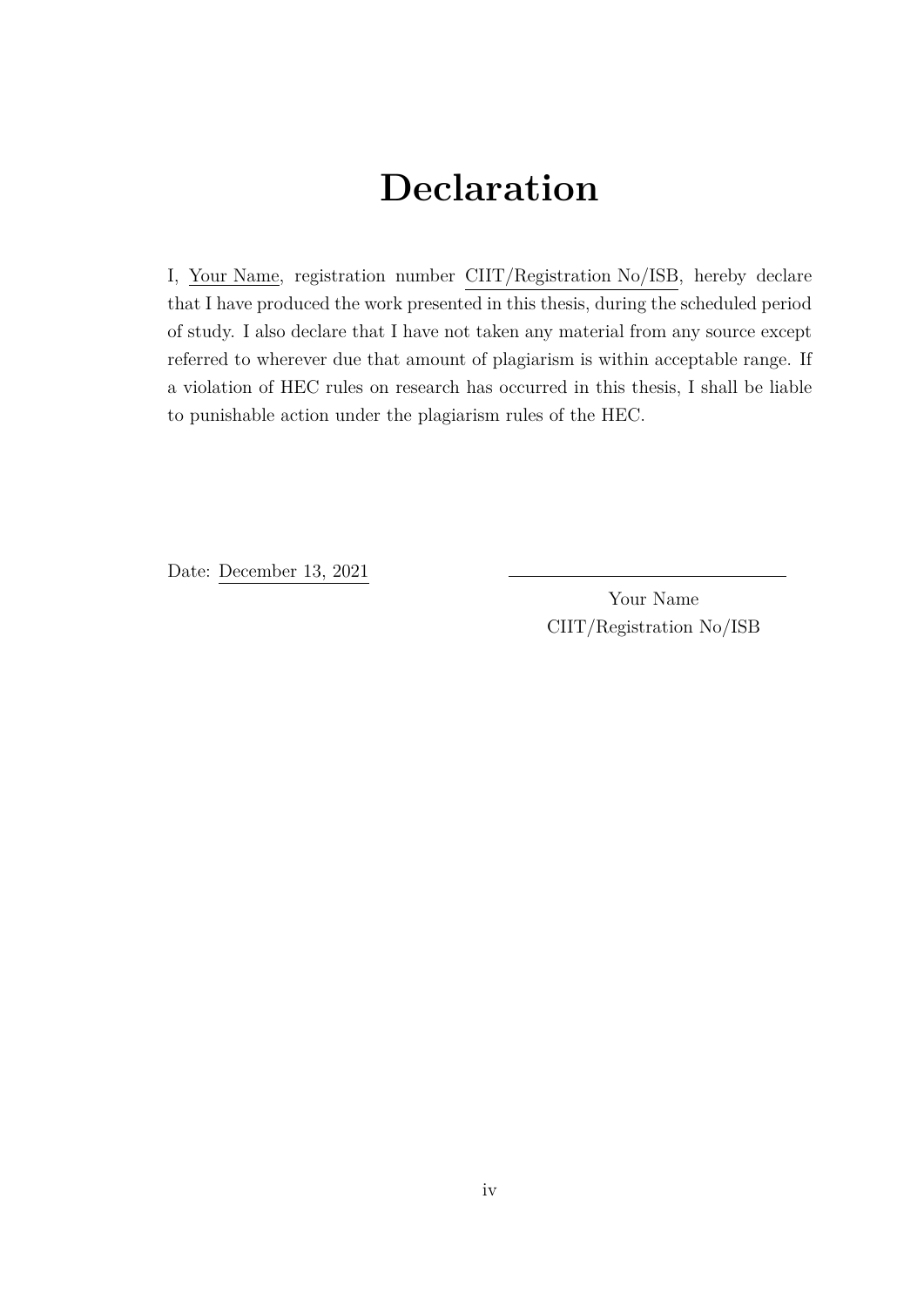## **Certificate**

It is certified that Your Name (CIIT/Registration No/ISB) has carried out all the work related to this thesis under my supervision at the Department of Physics , COMSATS University Islamabad, and the work fulfills the requirement for award of BS degree.

Date: December 13, 2021

Head of Department: HoD Name HoD Title Department of Physics COMSATS University Islamabad Supervisor: Supervisor Name Designation COMSATS University Islamabad

Co-Supervisor: Co Supervisor Designation COMSATS University Islamabad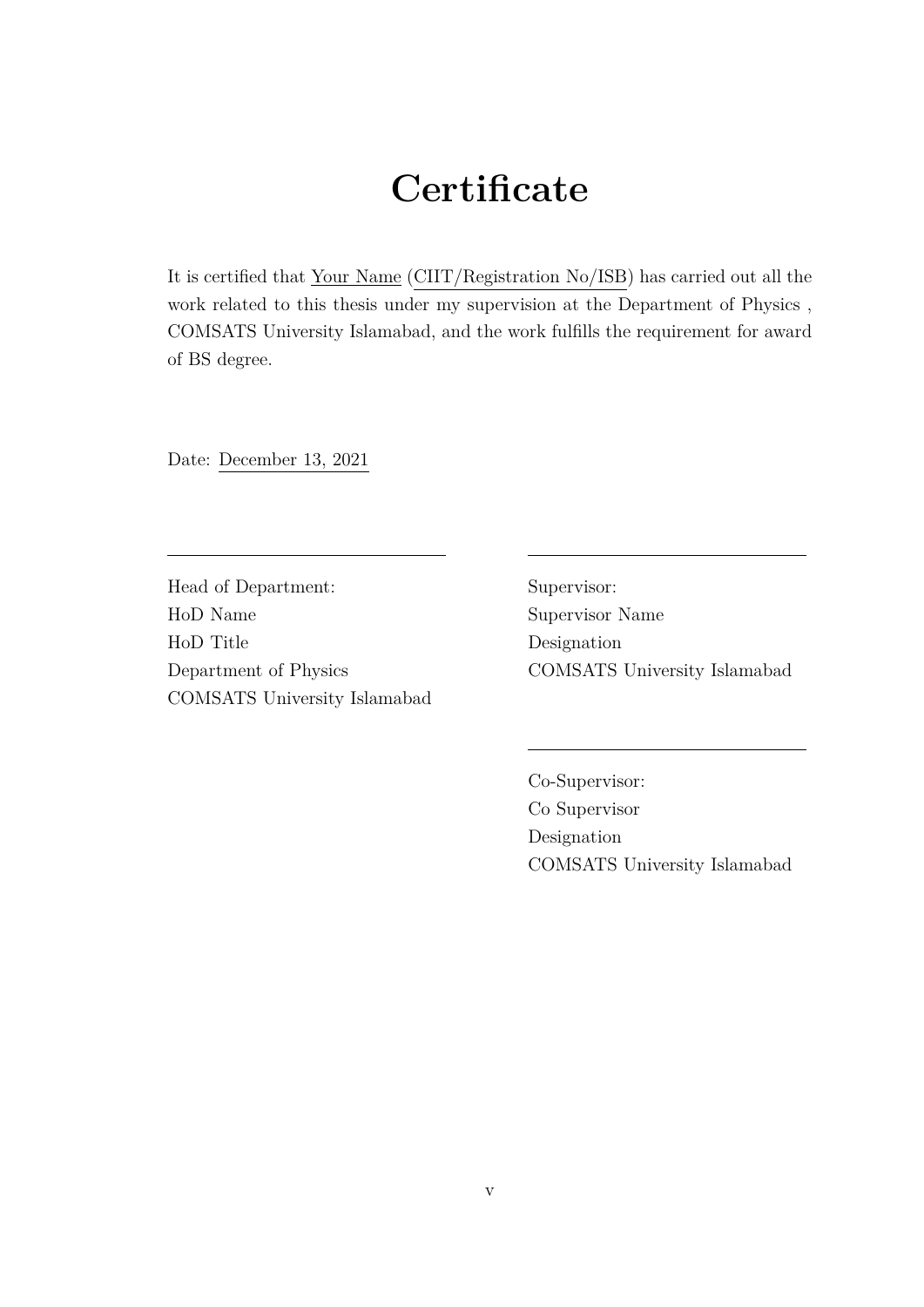*Dedicated to my Family, Teachers and Friends.*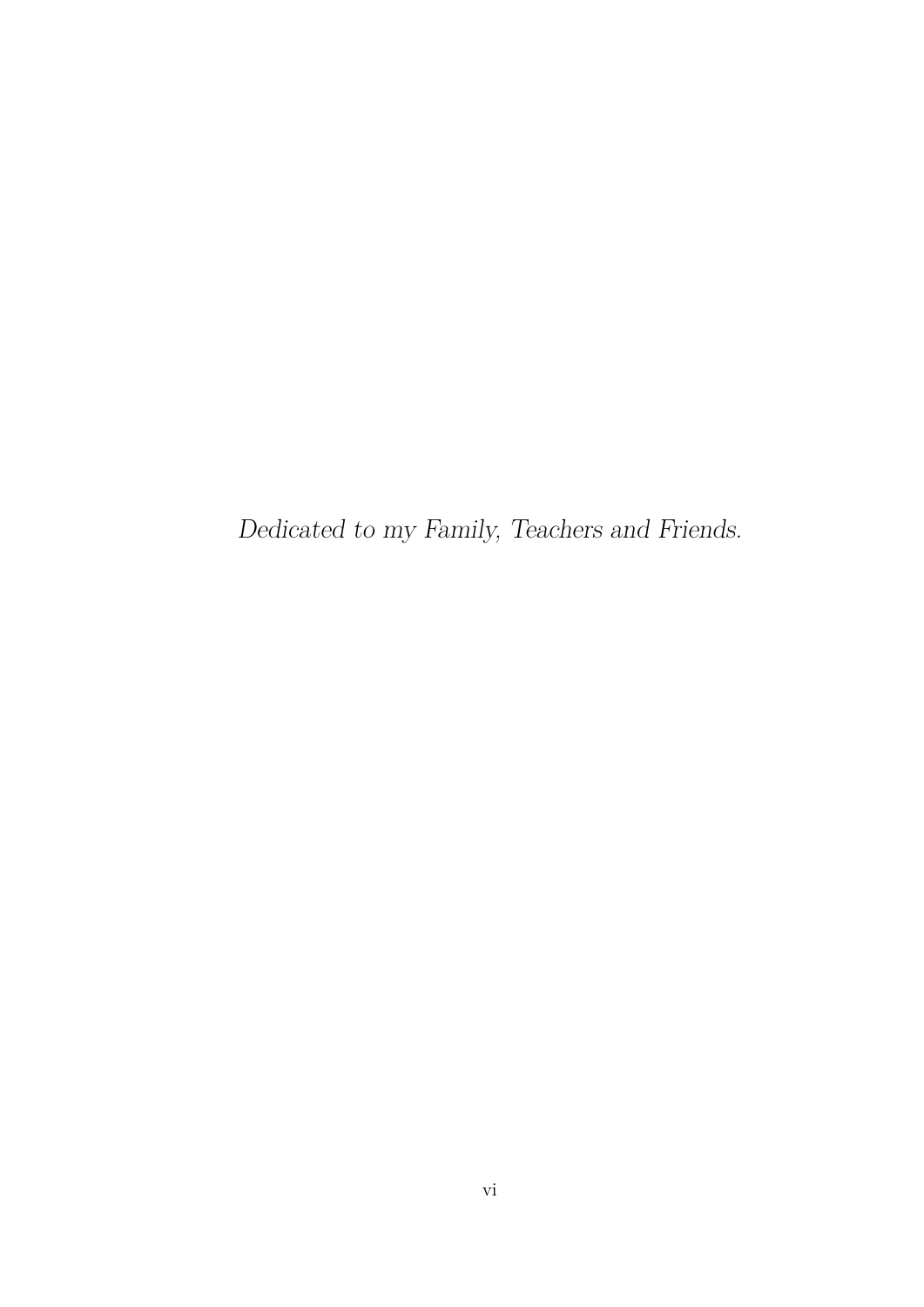### **Acknowledgements**

<span id="page-7-0"></span>Hello, here is some text without a meaning. This text should show what a printed text will look like at this place. If you read this text, you will get no information. Really? Is there no information? Is there a difference between this text and some nonsense like "Huardest gefburn"? Kjift – not at all! A blind text like this gives you information about the selected font, how the letters are written and an impression of the look. This text should contain all letters of the alphabet and it should be written in of the original language. There is no need for special content, but the length of words should match the language.

Thank You

**Your Name CIIT/Registration No/ISB**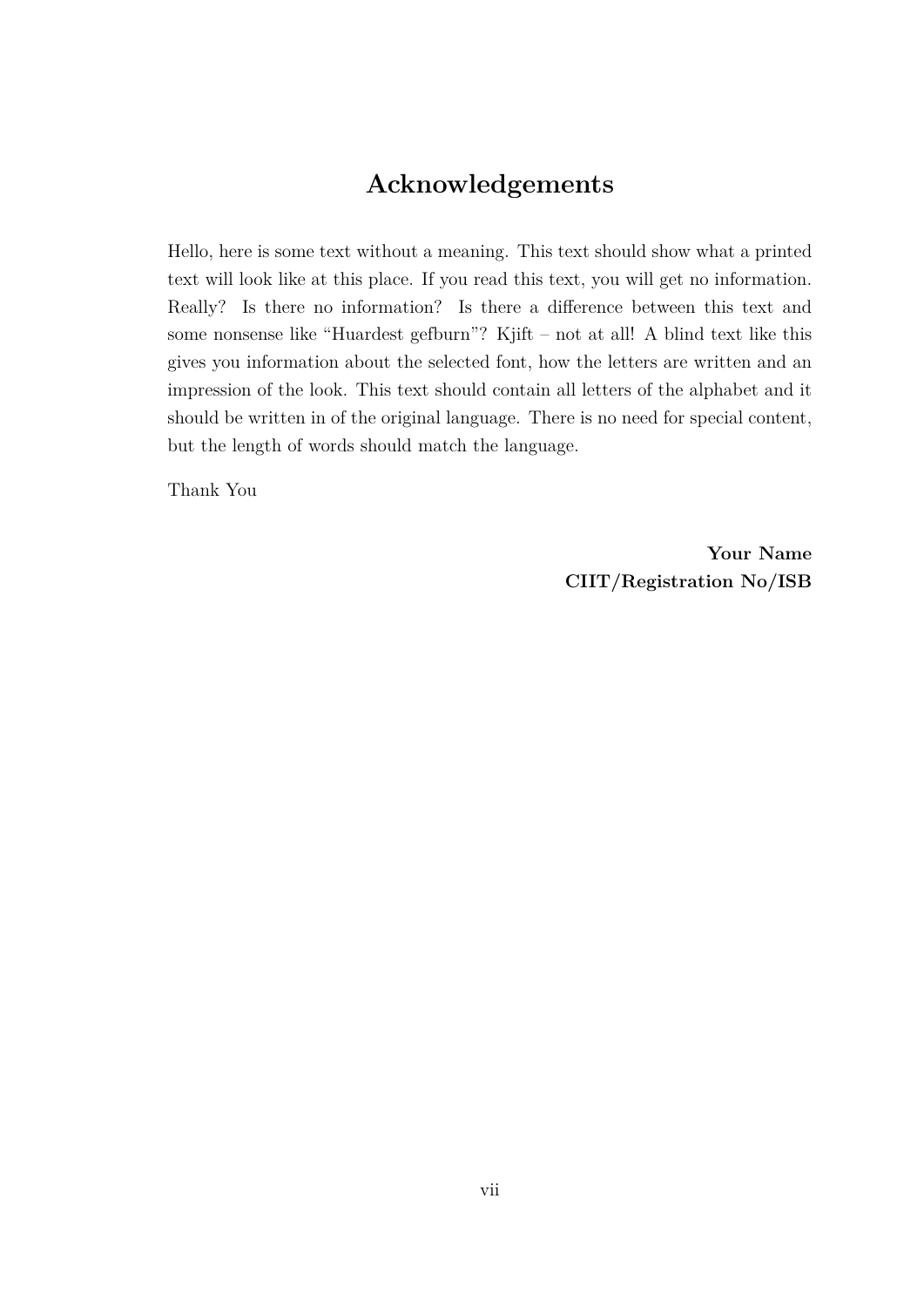#### **Abstract**

### <span id="page-8-0"></span>Write Your Thesis Title Here

Hello, here is some text without a meaning. This text should show what a printed text will look like at this place. If you read this text, you will get no information. Really? Is there no information? Is there a difference between this text and some nonsense like "Huardest gefburn"? Kjift – not at all! A blind text like this gives you information about the selected font, how the letters are written and an impression of the look. This text should contain all letters of the alphabet and it should be written in of the original language. There is no need for special content, but the length of words should match the language.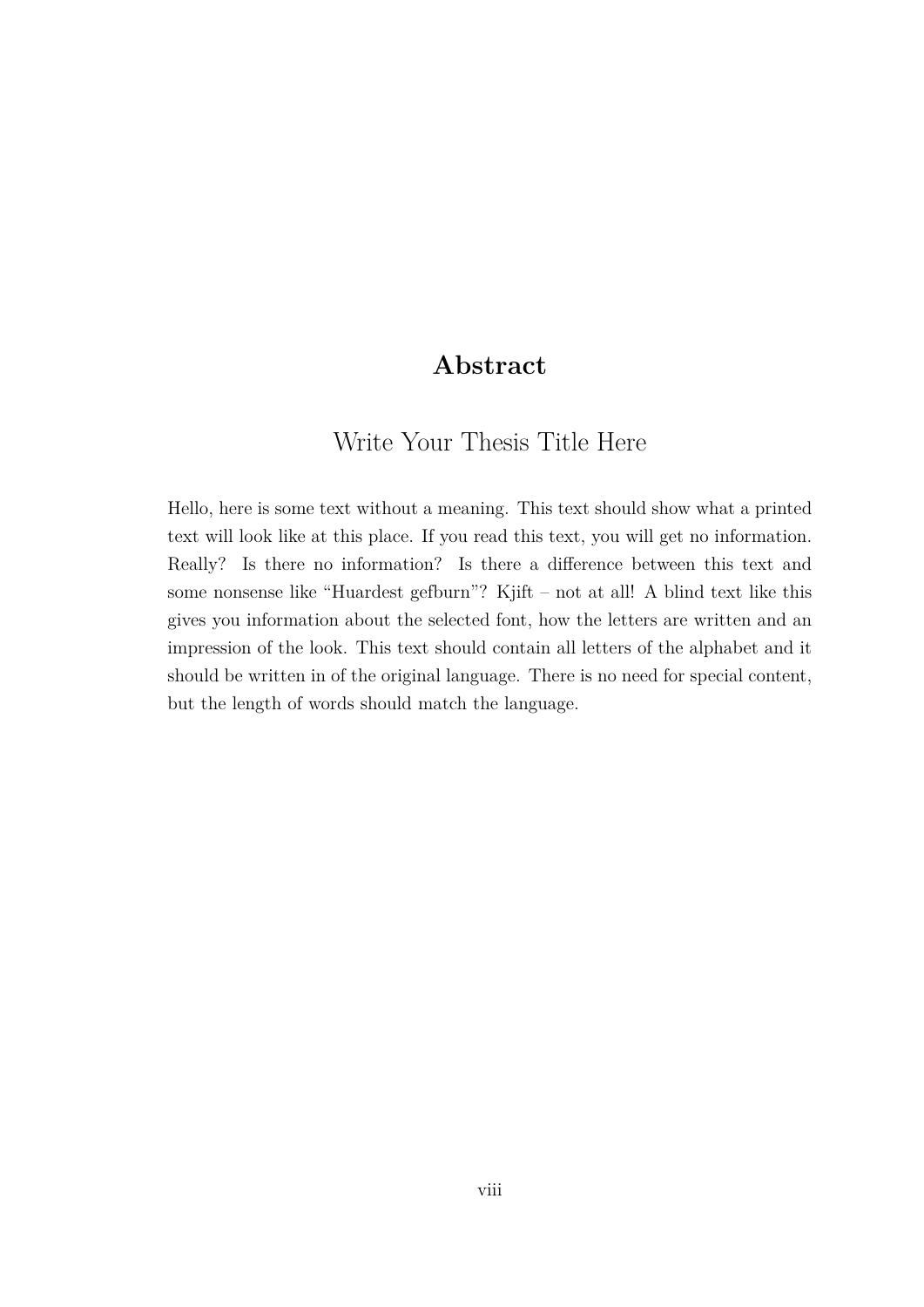# <span id="page-9-0"></span>**Contents**

|              |          | Acknowledgements                                                                | vii          |
|--------------|----------|---------------------------------------------------------------------------------|--------------|
|              | Abstract |                                                                                 | viii         |
|              | Contents |                                                                                 | ix           |
|              |          | List of Figures                                                                 | $\mathbf X$  |
|              |          | List of Tables                                                                  | xi           |
|              |          | <b>List of Abbreviations</b>                                                    | xii          |
|              |          | List of Physical Constants                                                      | xiii         |
|              |          | List of Symbols                                                                 | xiv          |
| $\mathbf{1}$ |          | Introduction                                                                    | $\mathbf{1}$ |
|              | 1.1      | Section 1 Blind Text Example $\ldots \ldots \ldots \ldots \ldots \ldots \ldots$ | $\mathbf{1}$ |
|              |          | Section 1 Subsection 1 Blind Text Example<br>1.1.1                              | $\mathbf{1}$ |
|              | 1.2      |                                                                                 | $\sqrt{2}$   |
|              | 1.3      |                                                                                 | $\sqrt{2}$   |
|              | 1.4      |                                                                                 | $\sqrt{2}$   |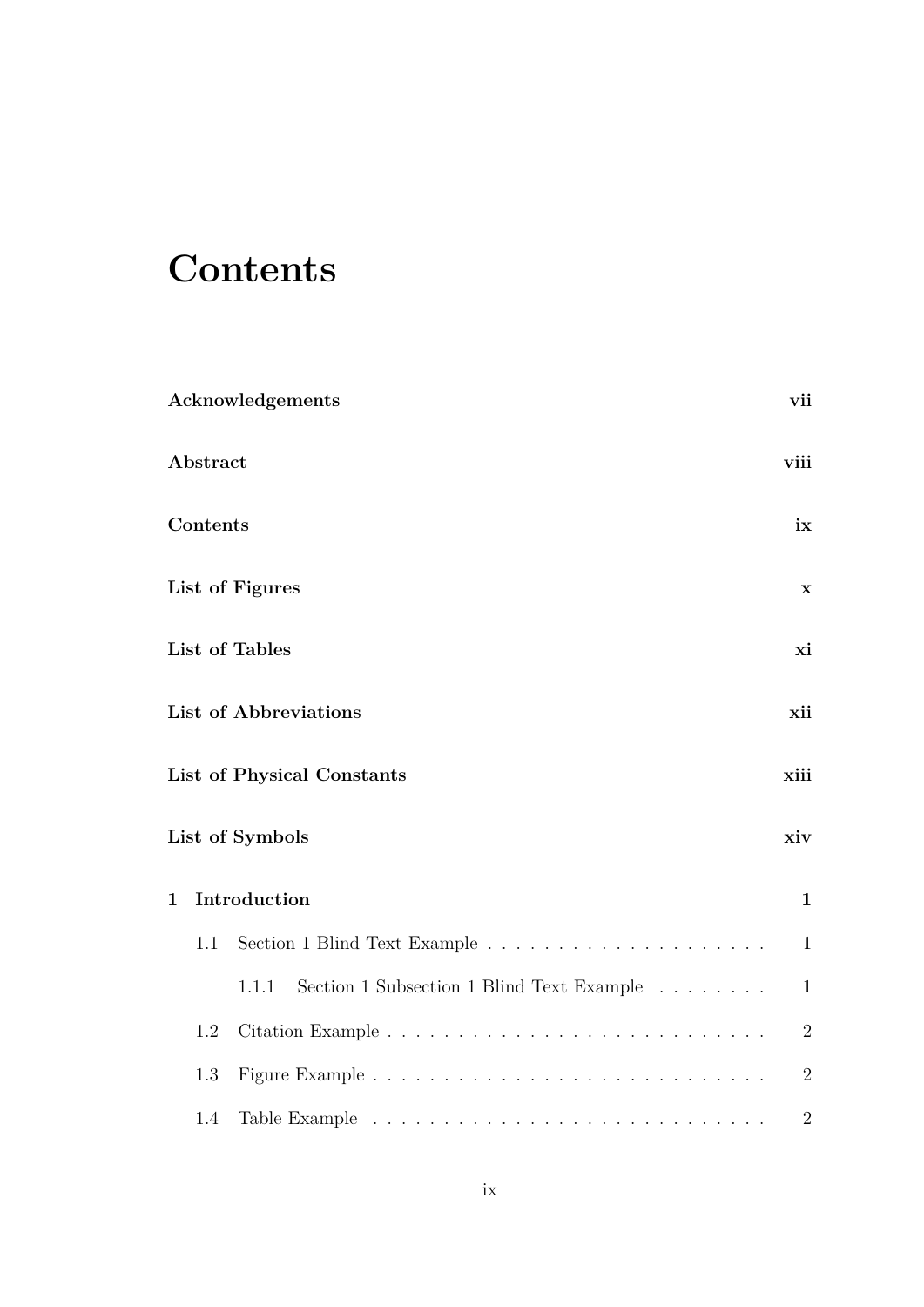# <span id="page-10-0"></span>List of Figures

|--|--|--|--|--|--|--|--|--|--|--|--|--|--|--|--|--|--|--|--|--|--|--|--|--|--|--|--|--|--|--|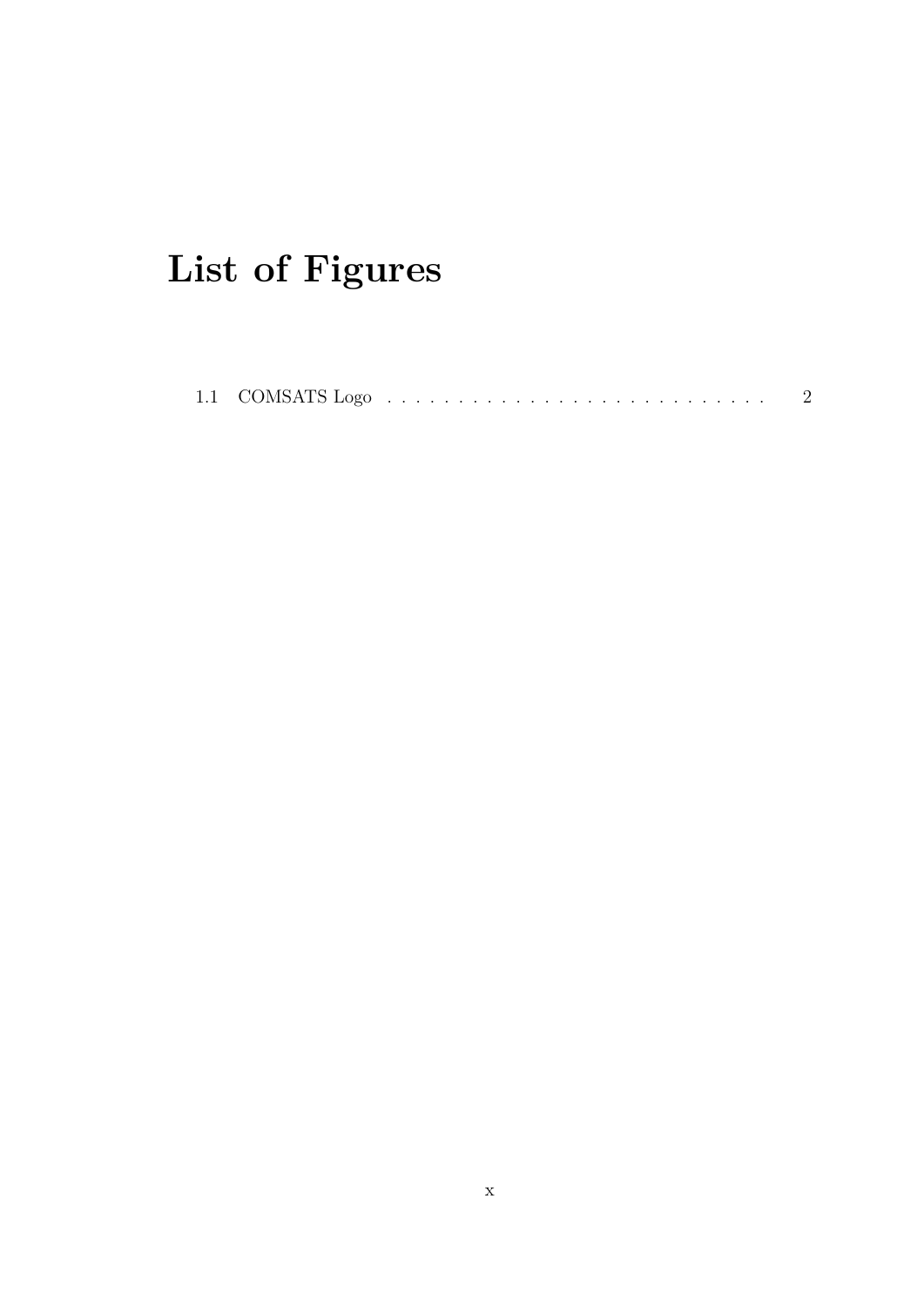# <span id="page-11-0"></span>**List of Tables**

|  | 1.1 Courses Table |  |  |  |  |  |  |  |  |  |  |  |  |  |  |  |  |  |  |  |  |  |  |  |  |  |  |  |  |  |  |  |
|--|-------------------|--|--|--|--|--|--|--|--|--|--|--|--|--|--|--|--|--|--|--|--|--|--|--|--|--|--|--|--|--|--|--|
|--|-------------------|--|--|--|--|--|--|--|--|--|--|--|--|--|--|--|--|--|--|--|--|--|--|--|--|--|--|--|--|--|--|--|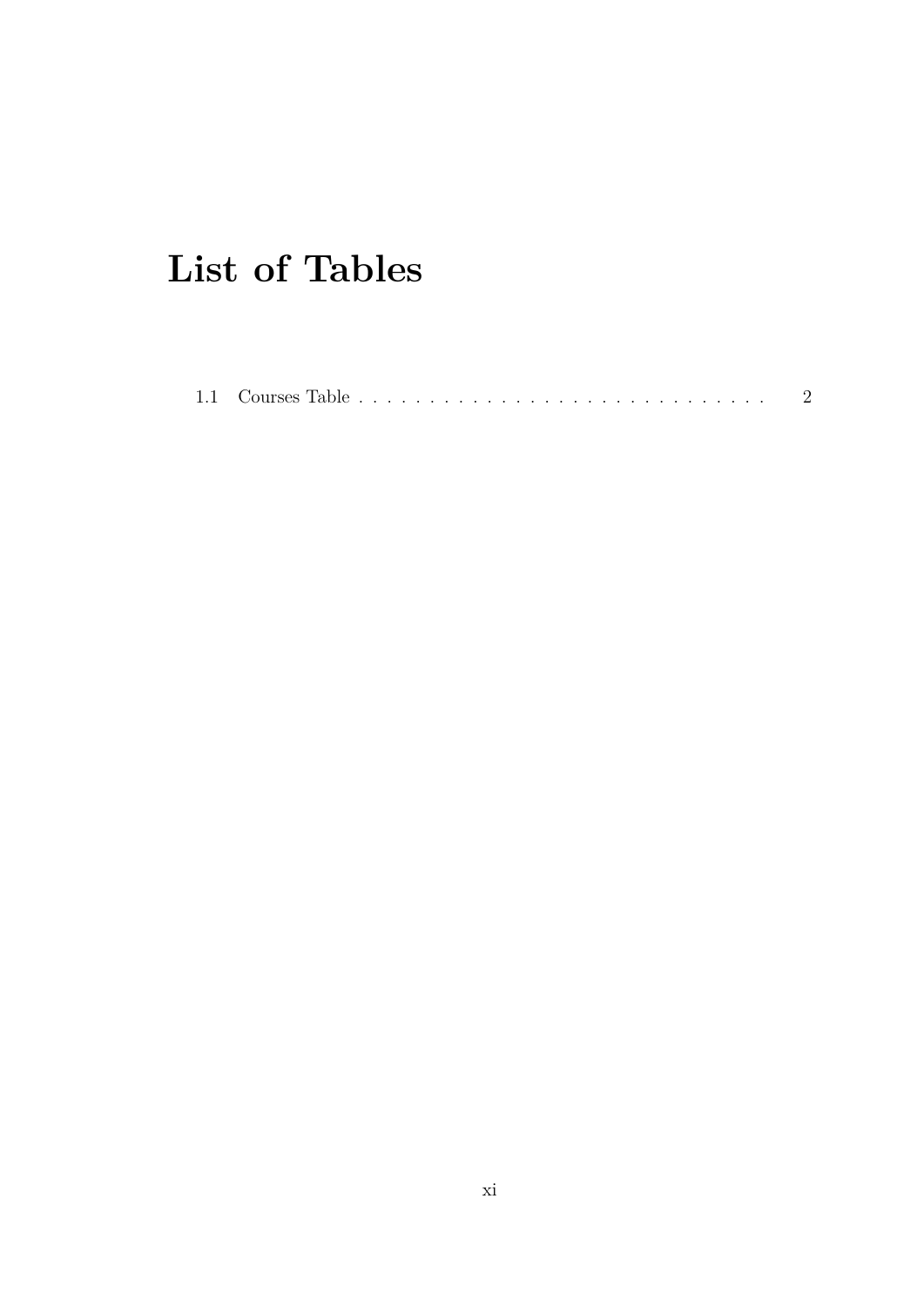# <span id="page-12-0"></span>**List of Abbreviations**

SE Schrödinger's Equation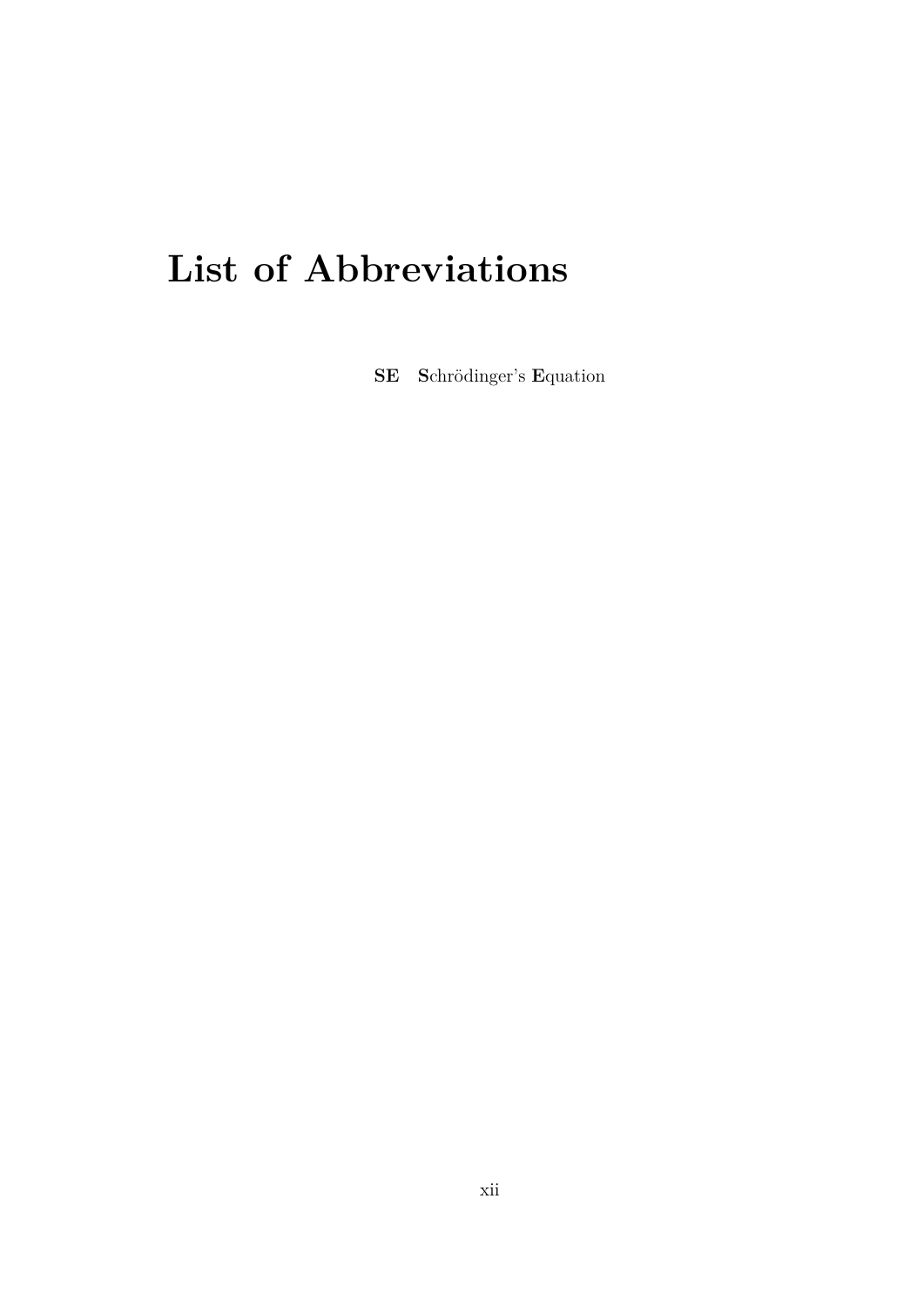# <span id="page-13-0"></span>List of Physical Constants

Constant Name  $Symbol = Constant Value$  with units  $c_0 = 2.99792458 \times 10^8 \,\mathrm{m\,s^{-1}}$  (exact) Speed of Light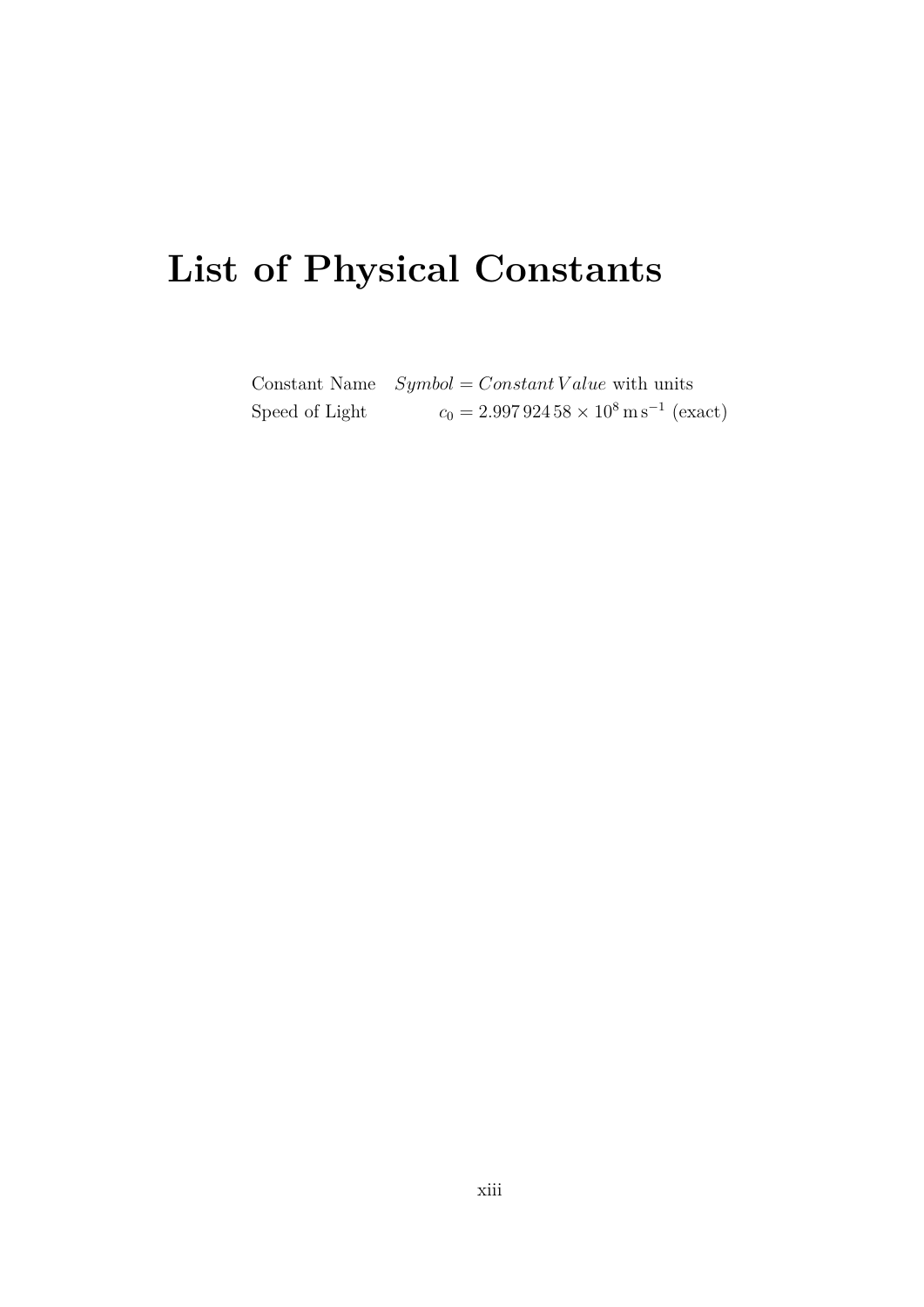# <span id="page-14-0"></span>**List of Symbols**

| Symbol Name    |                       | Unit          |
|----------------|-----------------------|---------------|
| $\alpha$       | distance              | m             |
| $\overline{P}$ | power                 | $W (Js^{-1})$ |
| $\omega$       | angular frequency rad |               |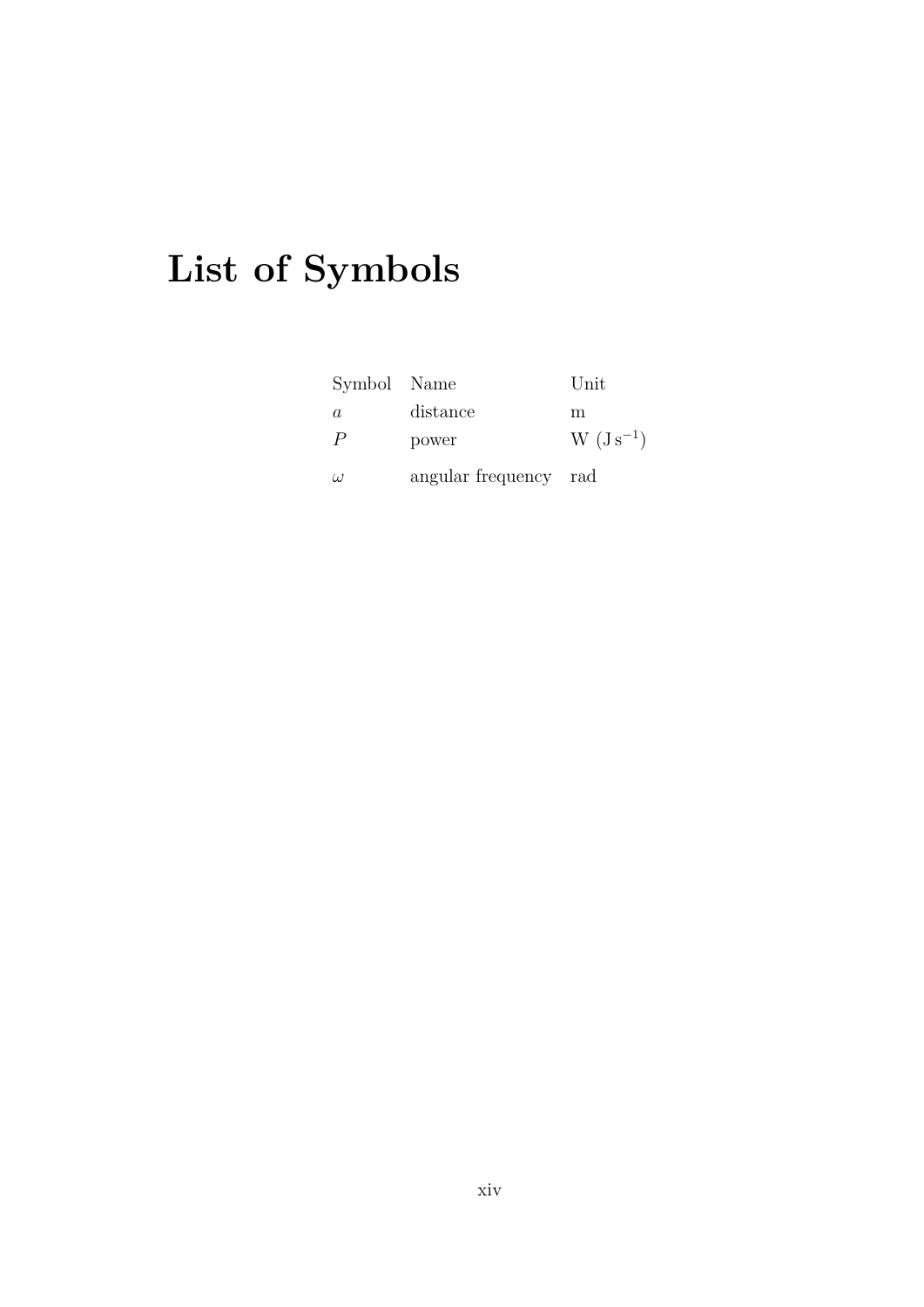### <span id="page-15-0"></span>**Chapter 1**

### **Introduction**

#### <span id="page-15-1"></span>**1.1 Section 1 Blind Text Example**

Hello, here is some text without a meaning. This text should show what a printed text will look like at this place. If you read this text, you will get no information. Really? Is there no information? Is there a difference between this text and some nonsense like "Huardest gefburn"? Kjift – not at all! A blind text like this gives you information about the selected font, how the letters are written and an impression of the look. This text should contain all letters of the alphabet and it should be written in of the original language. There is no need for special content, but the length of words should match the language.

#### <span id="page-15-2"></span>**1.1.1 Section 1 Subsection 1 Blind Text Example**

Hello, here is some text without a meaning. This text should show what a printed text will look like at this place. If you read this text, you will get no information. Really? Is there no information? Is there a difference between this text and some nonsense like "Huardest gefburn"? Kjift – not at all! A blind text like this gives you information about the selected font, how the letters are written and an impression of the look. This text should contain all letters of the alphabet and it should be written in of the original language. There is no need for special content, but the length of words should match the language.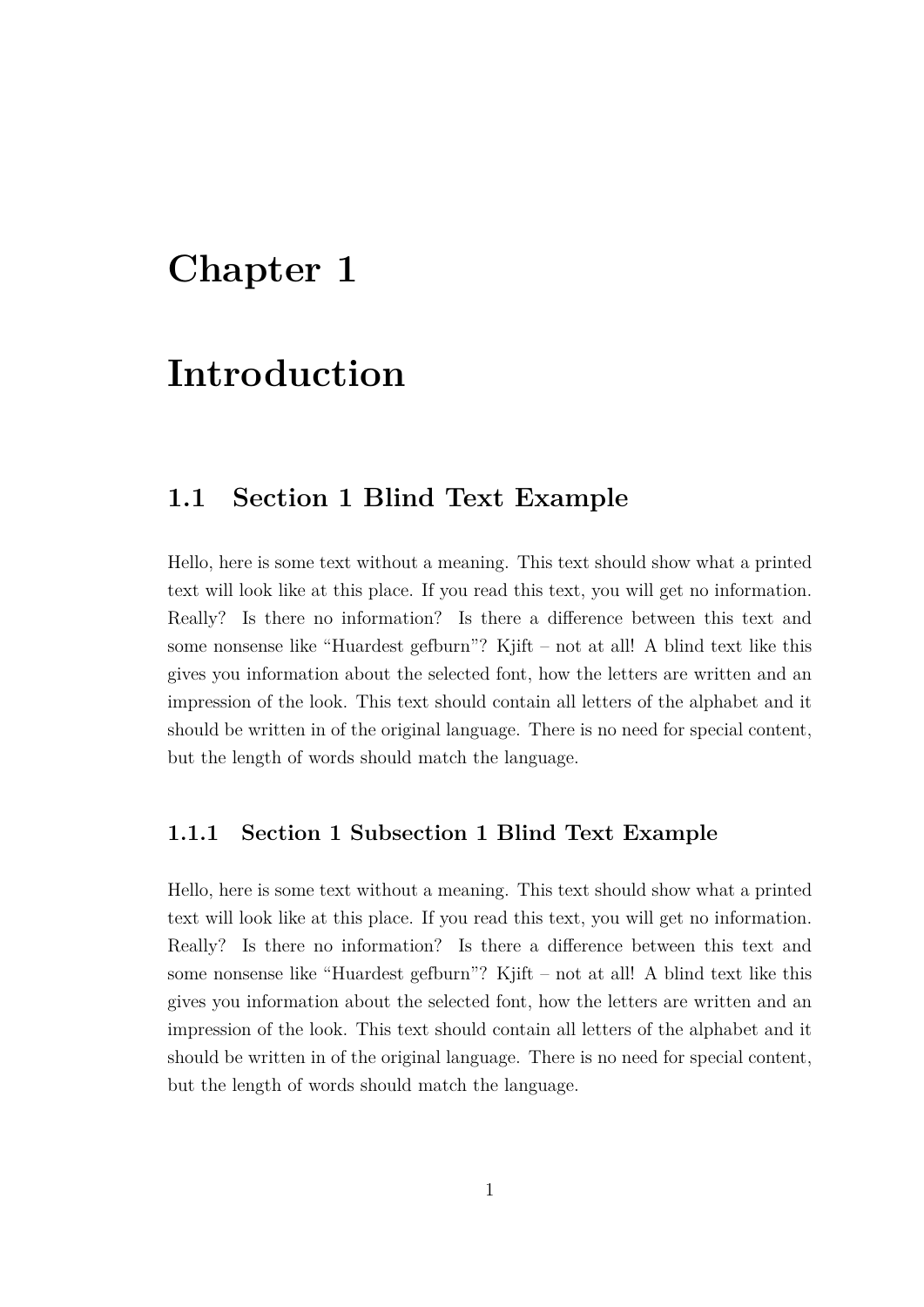<span id="page-16-3"></span>

Figure 1.1: COMSATS Logo

### <span id="page-16-0"></span>**1.2 Citation Example**

This is how articles will be cited [\[1\]](#page-17-0). And References list will be at the end of the document. Place you article's bib information in bibliography file.

### <span id="page-16-1"></span>**1.3 Figure Example**

You can see COMSATS University Islamabad logo in Figure [1.1.](#page-16-3) And its listing is automatically created in *List of Figures* page.

#### <span id="page-16-2"></span>**1.4 Table Example**

<span id="page-16-4"></span>Table [1.1](#page-16-4) show two course names and their acronyms. Table is added to the page *List of Tables* automatically.

|    | EMT   Electromagnetic Theory |
|----|------------------------------|
| QM | Quantum Mechanics            |

Table 1.1: Courses Table